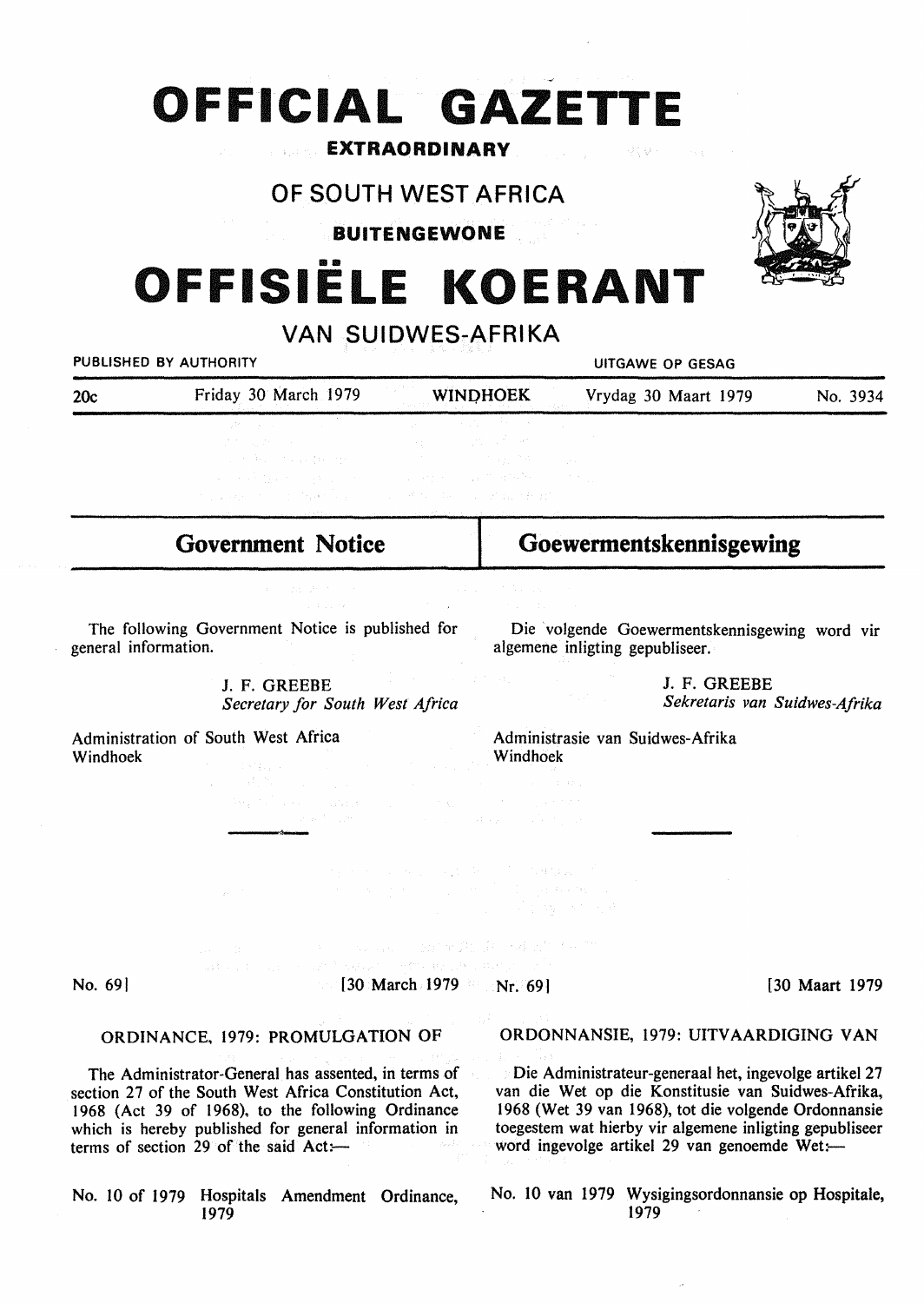#### **No. 10 of 1979**  HOSPITALS AMENDMENT ORDINANCE, 1979

*(Assented to 22 March 1979) (Afrikaans text signed by the Administrator-General) (Date of commencement 30 March 1979)* 

IZ 5

化单元转移 计单元表 化电气装置机

#### **A** 难控 ORDINANCE

To amend the Hospitals Ordinance, 1972, so as to exclude **K**49 × 1926 计原始 网络银色 i da Sin the liability of the Administration for the conveyance, or the cost of the conveyance, of the corpse of a patient back to the hospital or place from which he was transferred; and to grant authority for the making of regulations in relation to the burial of any corpse that is stored in the mortuary of a state hospital and that is not claimed or that no legally competent person undertakes to bury and actually buries. guiversite pàtter soholi usmnovni) BE IT ORDAINED by the Legislative Assembly for the Territory of South West Africa, as follows: a enganesina bial  $\mathbb{A}^{(n)}$  Amendment of section 14 1. Section. 14 of the Hospitals Ordinance, 1972 - Communication of Ordinance 14 'of 1972, hereinafter referred to as the principal Ordinance  $-$  is as amended by section 4 of Ordinance 3 of 1973. hereby amended by the addition of the following sub-국원 세 section: a between an Sphila in steps - Appl "(3) If a patient referred to in subsection  $(1)$  dies in ombjemi/ saily money or at the hospital to which he was transferred at the expense of the Administration, the Administration shall not be liable for the conveyance, or the cost of the conveyance, of the corpse of such patient to the hospital or place from which he was thus transferred.". **Amendment of section 4 J**  2. Section 41 of the principal Ordinance is hereby of Ordinance 14 of 1972, amended by the insertion after paragraph (j) of the followas amended by section 10 of Ordinance 3 of 1973. ing paragraph: " $(jA)$  the burial, after the expiry of a period mentioned in the regulation, of any corpse that is stored in the mortuary of a state hospital and -Esperanto <sup>0000</sup> / 02%以 02) (i) that has not been claimed; or<br>AAV OARORIAAAMERREPRE BREAMORERA TO APETADULISMENT PERSONARIENT (ii) that no legally competent person has underthe form of Bandage and the actual states in the bury and the sectionally interest. The construction of the se<br>The action to buried; and has actually states in the construction of the section of the colores and the sectio<br> societist sa vellol so un gaar mode than have Short Title. **Short Title. 3.** This Ordinance shall be called the Hospitals Amendment Ordinance, 1979.

She if our if  $\mathcal{W}(k)$  department increases the flowing **WS 登場** 

songerief gegenenden Ambandere Urberen ईगाउन्

おき記入り (収録)等役